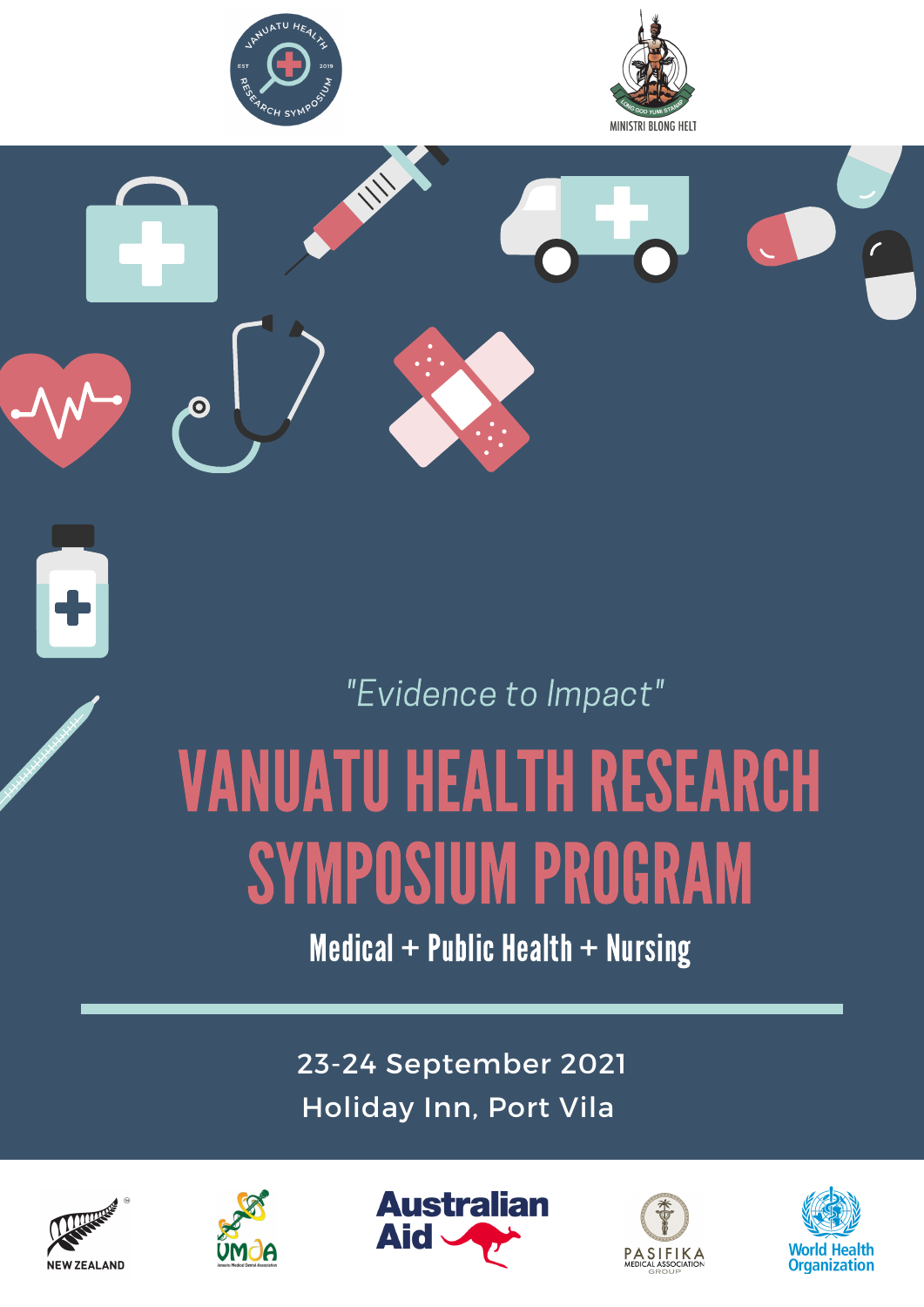### Day 1 Program: 23 September, 2021

7:00am \* Prayer breakfast at Holiday Inn lobby (1000 vatu per person)

8:00am \* Registrations open (collect lunch vouchers and sign in)

### Opening and welcome \* Dr Vincent Atua

8:30am - 8:35am \* Opening Prayer 8:35am - 8:50am \* Australian High Commission Representative speech 8:50am - 9:00am \* Director Sereana Natuman \* Opening Address 9:00am - 9:30am \* Dr Mark Turnbull \* The doctor-patient relationship: exactly how influential are doctors in the lives of their patients 9:30am - 9:45am \* Wendy Williams \* Research process in Vanuatu 9:45am - 10:00am \* Dr Eunyoung Ko \* Partner support for research in Vanuatu

Refreshment break

### Session 1: Emergency medicine \* Moderator: Dr Roderick Mera

10:30 - 10:45am \* Hillary Toloka \* Patients' satisfaction of the care provided at the Emergency Department and Outpatient Department at Vila Central Hospital, Vanuatu

10:45 - 11:00am \* Dr Vega Kauh \* Electronic data registry to help inform the Emergency Department on key performance indicators

11:15am - 11:30am \* Dr Ryan Bryan Kalsakau \* Clinical audit of nebulizer use at NPH ED

11:30am - 11:45am \* Lawrence Hinge \* Effectiveness of community mental health home visit in reducing inpatient admission of mentally ill patients: a look at Vila Central Hospital's experience from 2012 to 2021

Lunch break (Buffet lunch for registrants with vouchers only)

1:00pm - 1:30pm \* Poster viewing

#### Session 2: Health Systems \* Moderator: Dr Lawrence Boe

1:30pm - 1:45pm \* Dr Basil Leodoro \* Deploying telemedicine in capacity constrained contexts: lessons from the Vanuatu Interisland Telemedicine and Learning Project

1:45pm - 2:00pm \* Dr Mackenzie Sitobata \* Work challenges and opportunites faced by medical intern doctors in Vanuatu: A qualitative study

2:15pm - 2:30pm \* Sharin Vile \* Comparative analysis of provincial Health Emergency Structures throughout Vanuatu 2:45pm - 3:00pm \* Dr Sereana Natuman \* Hepatitis B the Vanuatu Story

Refreshment break

#### Session 3: COVID-19 \* Moderator: Ms Wendy Williams

3:30pm - 3:45pm \* Melissa Binihi \* Understanding key COVID-19 health messages and review how and from who communities are receiving and accessing information about COVID-19

3:45pm - 4:00pm \* Aleesha Kalulu \* COVID-19 vaccine safety surveillance in Vanuatu in the first three months of implementation, 2021

4:00pm - 4:15pm \* Alexandre Pheu \* COVID-19 vaccination hesitancy in health care workers at Vila Central Hospital 4:15pm - 4:30pm \* Debbie Fred \* Improving reporting rates of hospitalized pneumonia cases in Vanuatu: An evaluation study

5:00pm \* Dr Lawrence Boe \* VMDA Annual General Meeting

6pm \* VMDA dinner at Rossi Restaurant (Ticketed event: 2000 vatu)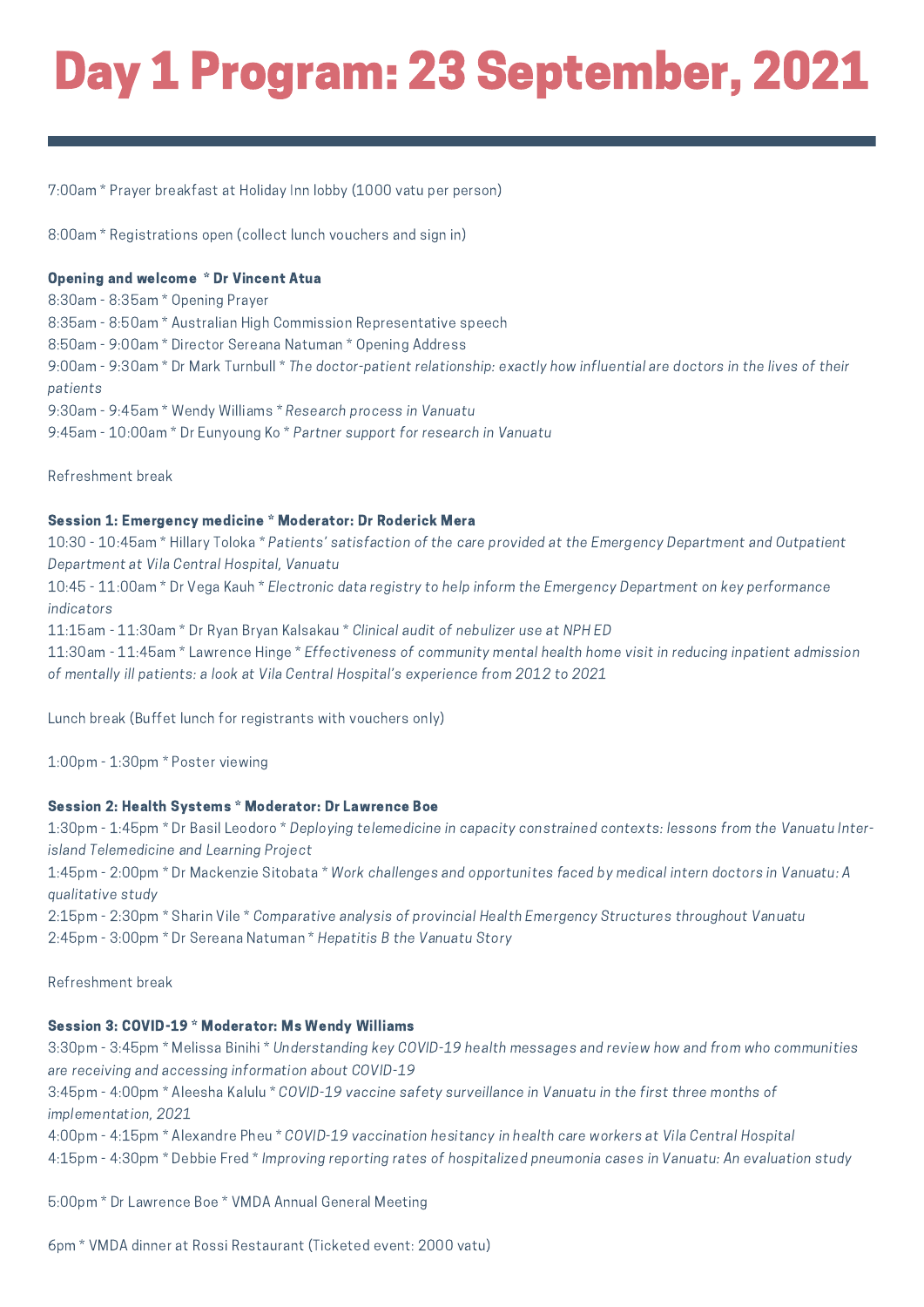## Day 2 Program: 24 September, 2021

### Session 4: Maternal and Child Health \* Moderator: Dr Crystal Garae

8:30am - 8:45am \* Dr Annette Garae \* LBW Follow-up

8:45am - 9:00am \* Dr Margaret Lehi \* A retrospective study of diabetes in pregnancy at Vila Central Hospital, Vanuatu from January 1st 2014 to December 31st 2018

9:00am - 9:15am \* Leiwaku Noah \* First 1000 days End line survey results

9:15am - 9:30am \* Dr Matthew Cornish \* Malnutrition in remote Vanuatu: cyclone response survey

9:30am - 9:45am \* Dr Walesi Valeria Natuman \* A critical evaluation of rheumatic heart disease registration process after school screening program: a retrospective study of class 6 Students In Central Division of Fiji (via teleconference)

Refreshment break

### Session 5: Non-Communicable Diseases \* Moderator: Dr Basil Leodoro

10:30am - 10:45am \* Dr Thompson Lango \* 10 Years of amputations In Santo: should the first cut be the deepest? 10:45am - 11:00am \* Andrew Kepoue \* Expanding NCD services to remote population of Vanuatu through mass screening and referral

11:15am - 11:30am \* Florita Toa \* Survival rate of proliferative diabetic retinopathy (PDR) patients undergoing laser treatment at Pacific Eye Institute, Suva, Fiji, from 2012 to 2017 (via teleconference)

11:45am - 12:00pm \* Sael Fred \* Prevalence and impacts of disability on Primary Health Care service delivery, management and utilisation in Vanuatu

Lunch break (Buffet lunch for registrants with vouchers only)

1:00pm - 1:30pm \* Poster viewing

### Session 6: Infectious Diseases \* Moderator: Dr Minado Paul

2:00pm - 2:15pm \* Joanne Mariasua \* Review of outbreak thresholds of infectious diseases from the Syndromic Surveillance Database in Vanuatu from 2018-2021

2:15pm - 2:30pm \* Lekon Tagavi \* Deployment of Wolbachia-infected mosquitoes in Port Vila to reduce dengue

2:30pm - 2:45pm \* Wesley Donald \* Vanuatu roadmap to malaria elimination in the Pacific Region

2:45pm - 3:00pm \* Lana Elliott \* Access to and use of mosquito bed nets for malaria prevention in Vanuatu (via teleconference)

Refreshment break

### Consultation and wrap-up \* Dr Basil Leodoro

3:30pm - 3:45pm \* Dr Caroline van Gemert \* Taking the next steps to publication 3:45pm – 4:00pm \* Dr Philippe Guyant \* Development of a prioritised health research agenda for Vanuatu 4:00pm - 4:15pm \* Dr Matthew Cornish \* Summary of Symposium outcomes and recommendations 4:15pm - 4:30pm \* Dr Vincent Atua \* Closing remarks and vote of thanks 4:30pm - 4:35pm \* Closing prayer

6pm \* Symposium dinner at Holiday Inn Farae (Formal ticketed event: 5000 vatu)